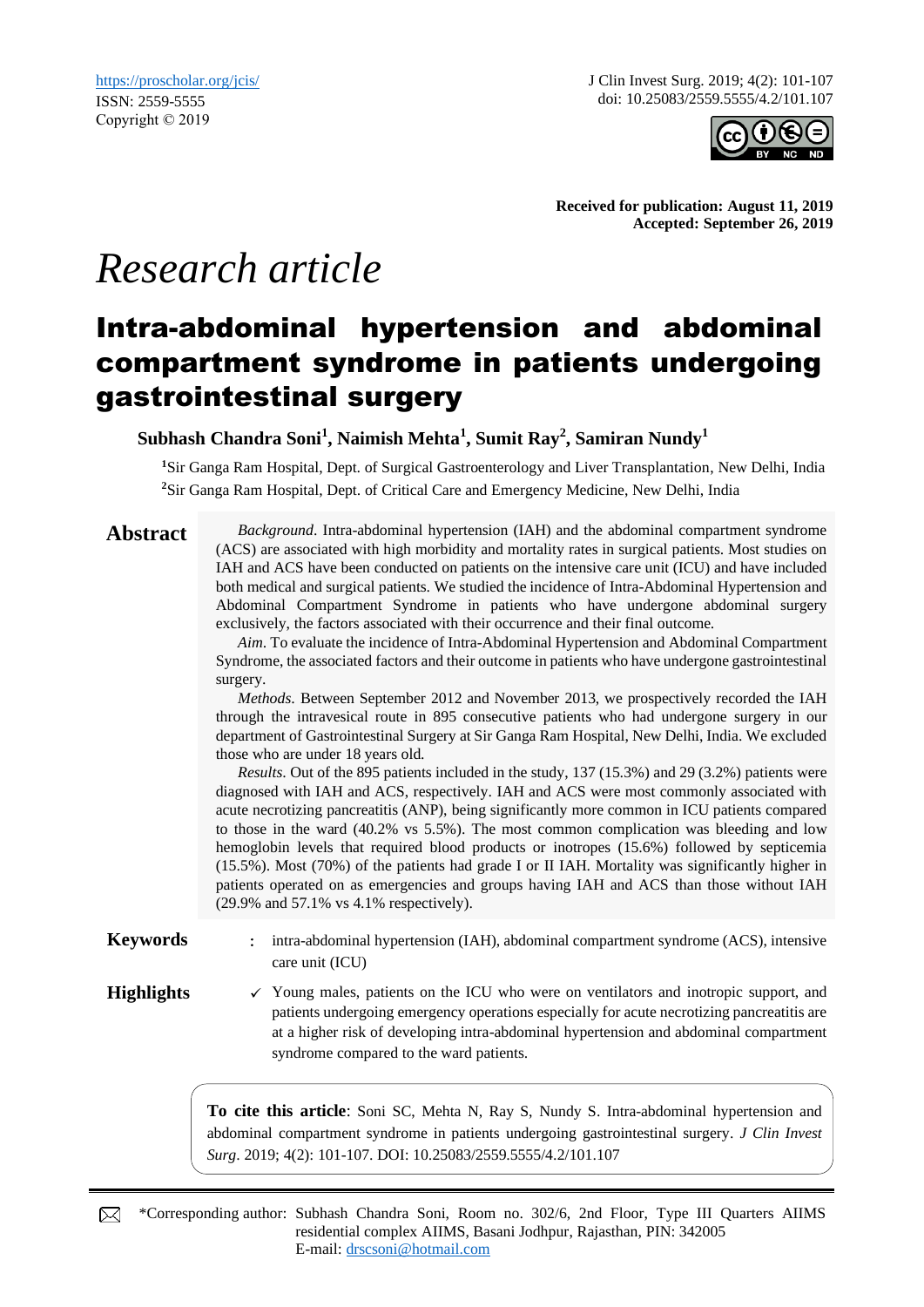#### **Introduction**

Intra-abdominal hypertension (IAH) and abdominal compartment syndrome (ACS) are relatively newly discovered problems in critically ill patients, but in fact, they have been recognized since the early days of critical care medicine (1-3).

IAH is defined as a sustained increase in the intraabdominal pressure causing a pathophysiological effect on organ systems, and ACS is a consequence of the effect of IAH in time and it affects several intra- and extraabdominal organs, leading to multiple organ failure and eventually to death. The reported presence of IAH varies, ranging from 18% to 58% of the patients studied and it depends on whether they have had trauma, surgical operation, or they are medical patients. The intraabdominal pressure (IAP) is influenced by many factors and in healthy individuals, it ranges from 5 to7 mmHg.

The World Society of the Abdominal Compartment Syndrome (WSACS) has published a consensus statement including definitions and recommendations for the screening and management of IAH and ACS in Antwerp, Belgium in 2007 (4-5).

ACS adversely affects the circulation and diminishes tissue perfusion. In contrast to IAH, ACS is not graded, but it is rather considered an "all or none" phenomenon and, if prolonged and untreated, it has deleterious effects on endorgan functions due to pathophysiological changes such as a drop in the cardiac output, diminished chest wall compliance, decreased renal and visceral blood flow, and increased intracranial pressure. The gastrointestinal and renal systems are usually affected first. It has been suggested that intestinal ischemia might result in multiple organ dysfunction syndrome mediated by the inflammatory response. One of the first visible signs of IAH is oliguria, which occurs at an IAP value of 15-20 mmHg, being frequently seen in patients on the ICU, but not always recognized. Patients with IAH and ACS have a high rate of multiple organ failure and mortality (6).

Intravesical pressure (IVP) measurement is now accepted to be the gold standard in measuring IAP because this method is simple, accurate and widely available (7, 8- 10). IVP can be used as a screening method to identify patients at risk. IAP should be measured at end-expiration, in the supine position, after the bladder is fully emptied, and then filled with 25 ml of saline. It is usually expressed in millimeters of mercury.

The early recognition and intervention are important for the management of IAH and ACS. The WSACS recommends a management algorithm of IAH depending upon the presence or absence of ACS, primary or secondary/ recurrent ACS. They recommend decompressive procedures in the presence of primary ACS.

We evaluated the incidence and the factors associated with the occurrence of Intra-Abdominal Hypertension and Abdominal Compartment Syndrome in our patients who had undergone gastrointestinal surgical operations.

#### **Materials and Methods**

We conducted a prospective study between September 2012 and November 2013 in order to measure the intraabdominal pressure in 893 consecutive post-operative patients in the Department of Gastrointestinal Surgery at Sir Ganga Ram Hospital. Patients under 18 years of age, pregnant females, patients undergoing extra-peritoneal procedures such as inguinal hernia repair were excluded from study.

IAH was defined as a rise in the intra-abdominal pressure to more than 12 mmHg without obvious organ failure. It is graded as follows: grade 1, 12-15 mmHg; grade 2, 16-20 mm Hg; grade 3, 21-25 mm Hg and grade 4, higher than 25 mm Hg. ACS was defined as a sustained IAP > 20 mmHg that was associated with organ dysfunction/ failure.

The intra-abdominal pressure was measured by the indirect intra-vesical method with 25 cc of sterile normal saline. The intra-abdominal pressure was measured daily postoperatively, while the patient was catheterized.

The various organ systems were said to have been affected according to the following criteria, if two or more of the above criteria were met.

a) Cardiovascular: Systolic BP < 90 mmHg/ Pulse rate of 120 beats per minute or higher

b) Respiratory: Respiratory rate > 20/ Requiring ventilator support

c) Renal: BUN of > 18/Serum Creatinine > 1.2 mg%/ Decreased urine output < 25ml/hr

The postoperative complications were graded according to the Clavien-Dindo classification. Mortality was defined as death during the same hospital admission or within the first 30 postoperative days.

#### *Statistical Analysis*

The descriptive statistics were analyzed using the SPSS version 17.0 software. Continuous variables have been presented as mean  $\pm$  SD. The categorical variables have been expressed as frequencies and percentages. The nominal categorical data between the groups were compared using Chi-squared test or Fisher's exact test as appropriate. A P value of  $< 0.05$  was considered to be significant.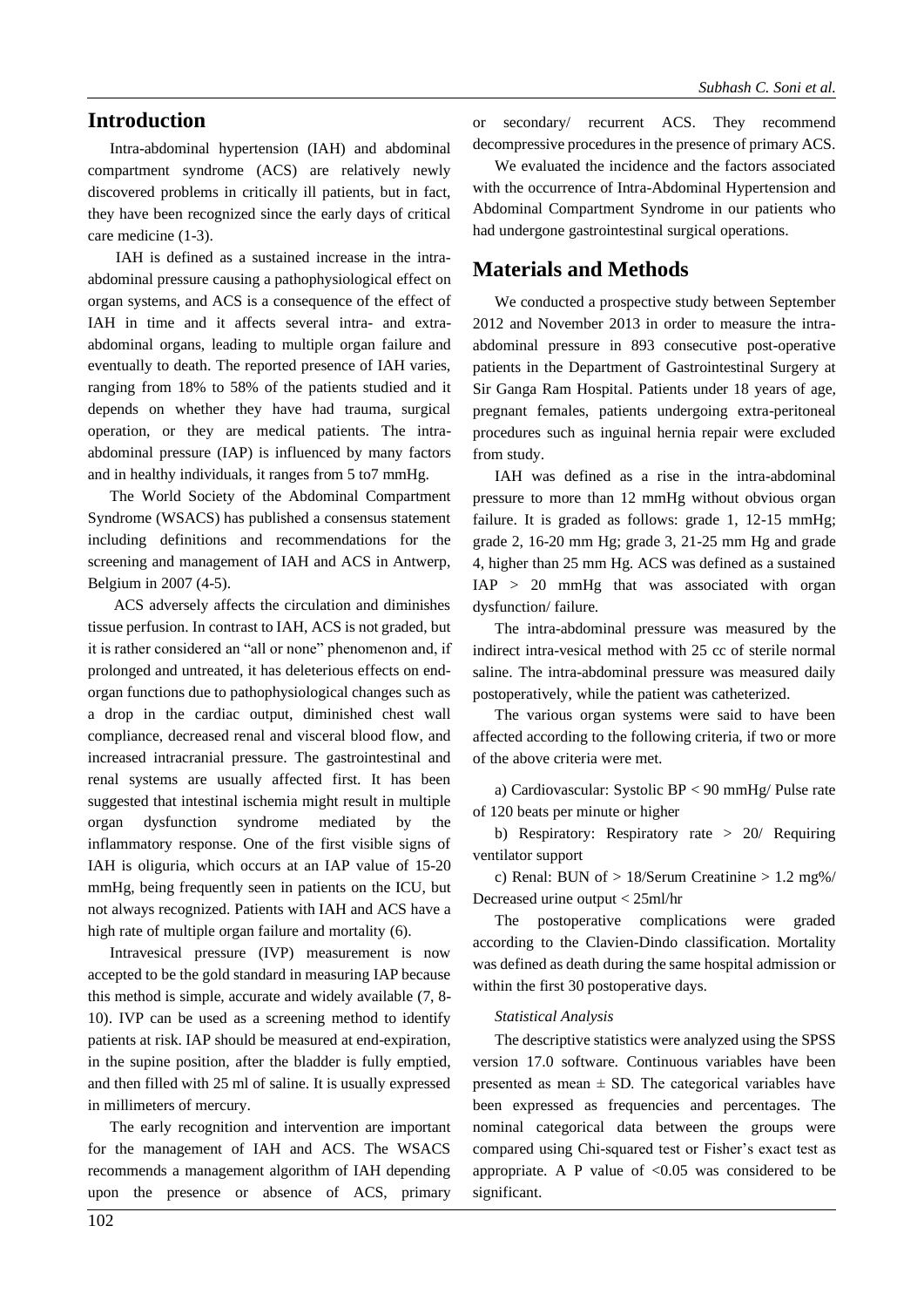#### **Results**

Between September 2012 and November 2013, 1,092 patients underwent surgery in the Department of Surgical Gastroenterology and Liver Transplantation at Sir Ganga Ram Hospital, New Delhi. Out of these, 895 patients were included in the study and 178 excluded (those who had extra peritoneal procedures, who were pregnant or who were under 18 years of age). 137 (15.3%) patients were detected to have IAH and, out of these, 29 had ACS.

Their demographic profiles of the patients are shown in Table 1. Out of the 895 consecutive patients who had undergone gastrointestinal surgery, we found 137 (15.3%) who had IAH and 29 (3.2%) who had ACS. The incidence of IAH (5.5%) was significantly lower in ward patients and none had ACS. Patients with IAH and ACS were comparatively younger and significantly more frequently male M: F ratio as compared to the non IAH group. In our study, the majority of the procedures were done for small bowel disease.

IAH and ACS were most commonly associated with acute necrotizing pancreatitis (ANP). All the 32 patients with ANP had IAH (100%) and 19 (59.4%) of these also had ACS. Other diseases associated with IAH and ACS were mesenteric ischemia, pancreatic trauma and gastrointestinal bleeding. All the patients with ACS were operated on as emergencies.

| <b>Table 1.</b> The demographic profile of patients |                            |                |                   |                  |         |
|-----------------------------------------------------|----------------------------|----------------|-------------------|------------------|---------|
|                                                     | Total                      | Non IAH group  | IAH group         | ACS group        | P value |
| Number of<br>patients                               | 895                        | 758<br>(84.7%) | 137<br>$(15.3\%)$ | 29<br>$(3.2\%)$  |         |
| Mean age<br>(years)                                 | 47.4<br>(range:<br>$19-85$ | 50.3           | 41.2              | 34.8             | < 0.01  |
| M: F ratio                                          | 1.9:1                      | 1.8:1          | 3.7:1             | 6:1              | 0.032   |
| Emergency                                           | 249<br>(27.8%)             | 145 (19.1%)    | 104 (75.9%)       | 29<br>$(100\%)$  | < 0.001 |
| Elective                                            | 646<br>$(72.2\%)$          | 613 (80.9%)    | 33<br>$(24.1\%)$  | $\theta$         | < 0.001 |
| Mortality                                           | 72(8%)                     | $31(4.1\%)$    | 41(29.9%)         | 20<br>$(57.1\%)$ | < 0.001 |
| Hospital stay<br>(days)                             | 13.1<br>$(1-81)$           | 9              | 23.5              | 48               | < 0.001 |
| ICU stay (days)                                     | 1.9<br>$(0-42)$            | 1              | 7.3               | 17               | < 0.001 |

 $\vert$  Table 1. The demographic profile of patients

IAH and ACS were significantly more common in ICU patients compared to patients in the ward (Table 2). 251 patients required ICU care in the postoperative period, out of which 101 (40.2%) developed intraabdominal hypertension and 29 (11.6%) had abdominal compartment syndrome. The incidence of IAH (36/644, 5.5%) was significantly lower in ward patients.

The incidence of complications in all patients has been shown in Table 3, according to the Clavien-Dindo grading system. The most common complication was bleeding and a low hemoglobin level requiring blood products or inotropes (15.6%) followed by septicemia (15.5%). Most (70%) of the patients had grade I or II IAH. ACS was usually associated with grade III/IV of IAH (Table 4). The renal system was the most common organ system to fail in patients with ACS (86.2%), followed by the respiratory and the cardiovascular system. Mortality was significantly higher in patients with grade III/ IV IAH, patients having ACS and patients operated on as emergencies (Table 5).

| <b>Table 2.</b> The comparison between IAH and ACS on ICU patients and ward patients |                      |  |                      |                  |       |         |
|--------------------------------------------------------------------------------------|----------------------|--|----------------------|------------------|-------|---------|
| Patients                                                                             | Without<br>$(N=758)$ |  | IAH∣IAH<br>$(N=137)$ | ACS<br>$(N=29)$  | Total | P value |
| ICU                                                                                  | 150 (19.8%)          |  | 101(73.7%)           | $29(100\%)$      | 251   | < 0.001 |
| Ward                                                                                 | 608 (80.2%)          |  | 36(26.3%)            | $\boldsymbol{0}$ | 644   | < 0.001 |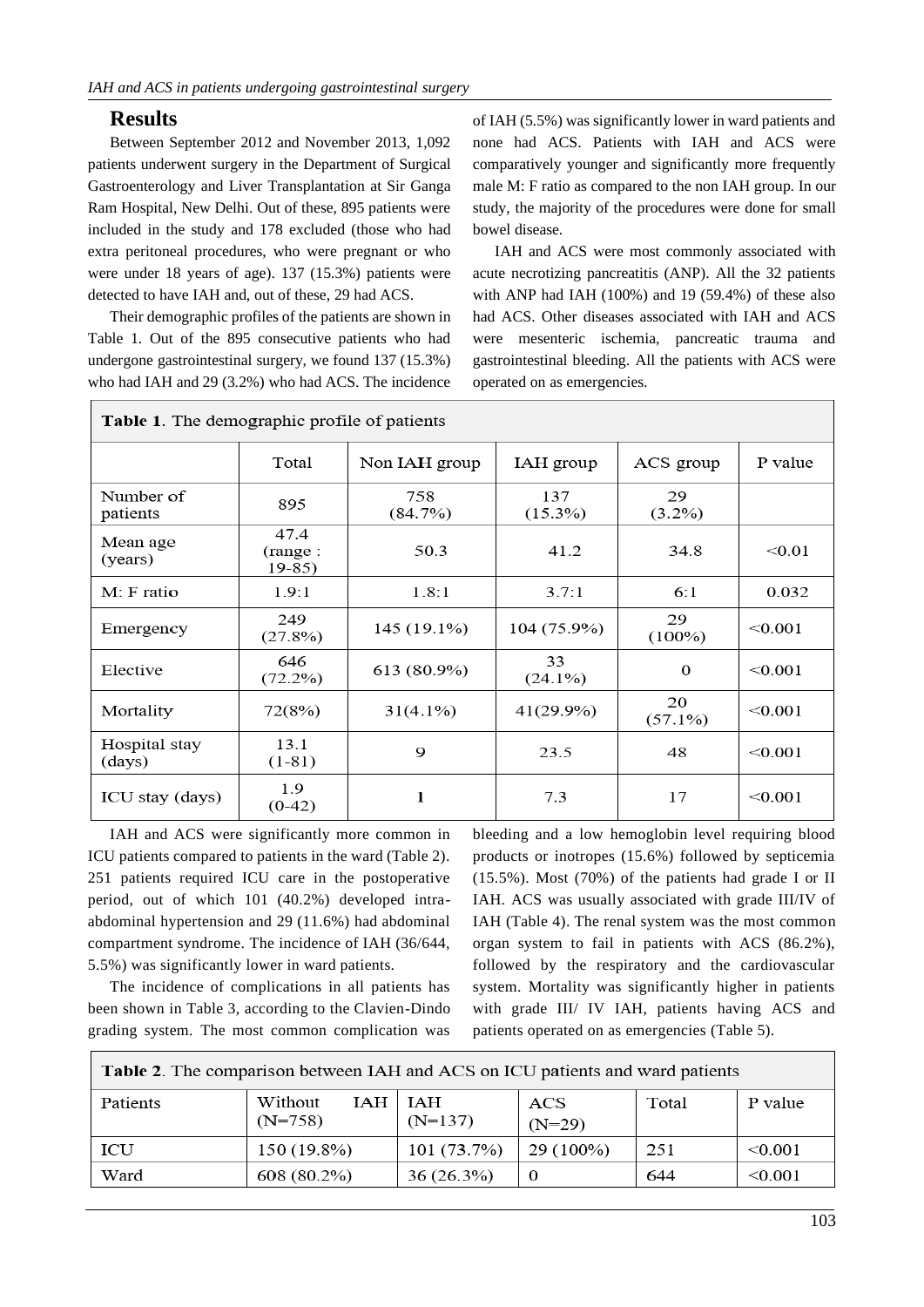Table 3. The comparison between intra- and postoperative variables on patients with IAH and ACS

| <b>Variables</b>                      | Non IAH group<br>$(N=758)$ | <b>IAH</b><br>group<br>$(N=137)$ | ACS<br>group<br>$(N=29)$ | P value   |  |
|---------------------------------------|----------------------------|----------------------------------|--------------------------|-----------|--|
| Mean duration of<br>surgery (minutes) | 213                        | 174                              | 119                      | < 0.001   |  |
| Overall<br>complications              | 280 (36.9%)                | 98 (71.5%)                       | 29 (100%)                | < 0.001   |  |
| $\rm{I/II}$<br>Grade<br>complications | 201 (26.5%)                | 48 (35%)                         | $\Omega$                 | < 0.001   |  |
| Grade<br>III/IV<br>complications      | 79 (10.4%)                 | 50 (36.5%)                       | 29 (100%)                | < 0.001   |  |
| Inotropes                             | 28 (3.7%)                  | 81 (59.1%)                       | 26 (89.7%)               | < 0.001   |  |
| Blood transfusion                     | 44 (5.8%)                  | 87 (63.5%)                       | 29 (100%)                | $<$ 0.001 |  |
| blood loss<br>Mean<br>(mL)            | 290                        | 545                              | 610                      | < 0.001   |  |

Table 4. Intra-abdominal hypertension/ ACS

|           |              |              | Mortality in IAH | Mortality in ACS |         |
|-----------|--------------|--------------|------------------|------------------|---------|
|           | IAH(137)     | ACS (29)     | (41/137)         | (20/29)          | P valve |
| Grade I   | 66 (48.2%)   | $\theta$     | $8(19.5\%)$      |                  |         |
| Grade II  | $29(21.2\%)$ | $2(6.9\%)$   | $5(12.2\%)$      |                  |         |
| Grade III | 24 (17.5%)   | 9(31%)       | 13 (31.7%)       | $8(40\%)$        | < 0.001 |
| Grade IV  | $18(13.1\%)$ | $18(62.1\%)$ | $15(36.6\%)$     | 12(60%)          | < 0.001 |

### Table 5. Overall Postoperative Mortality

|           | Without         | $IAH$ (n=137)         |                   |  |
|-----------|-----------------|-----------------------|-------------------|--|
|           | $IAH$ (n=758)   | Without ACS $(n=108)$ | With ACS $(n=29)$ |  |
| Emergency | 11/145(7.6%)    | 17/75 (22.7%)         | 20/29 (70%)       |  |
| Elective  | 20/613 (3.3%)   | 4/33(12.1%)           |                   |  |
| Total     | $31/758(4.1\%)$ | $21/108(19.4\%)$      | 20/29 (70%)       |  |
|           | 31/758 (4.1%)   | 41/137 (29.9%)        | $(P = 0.0001)$    |  |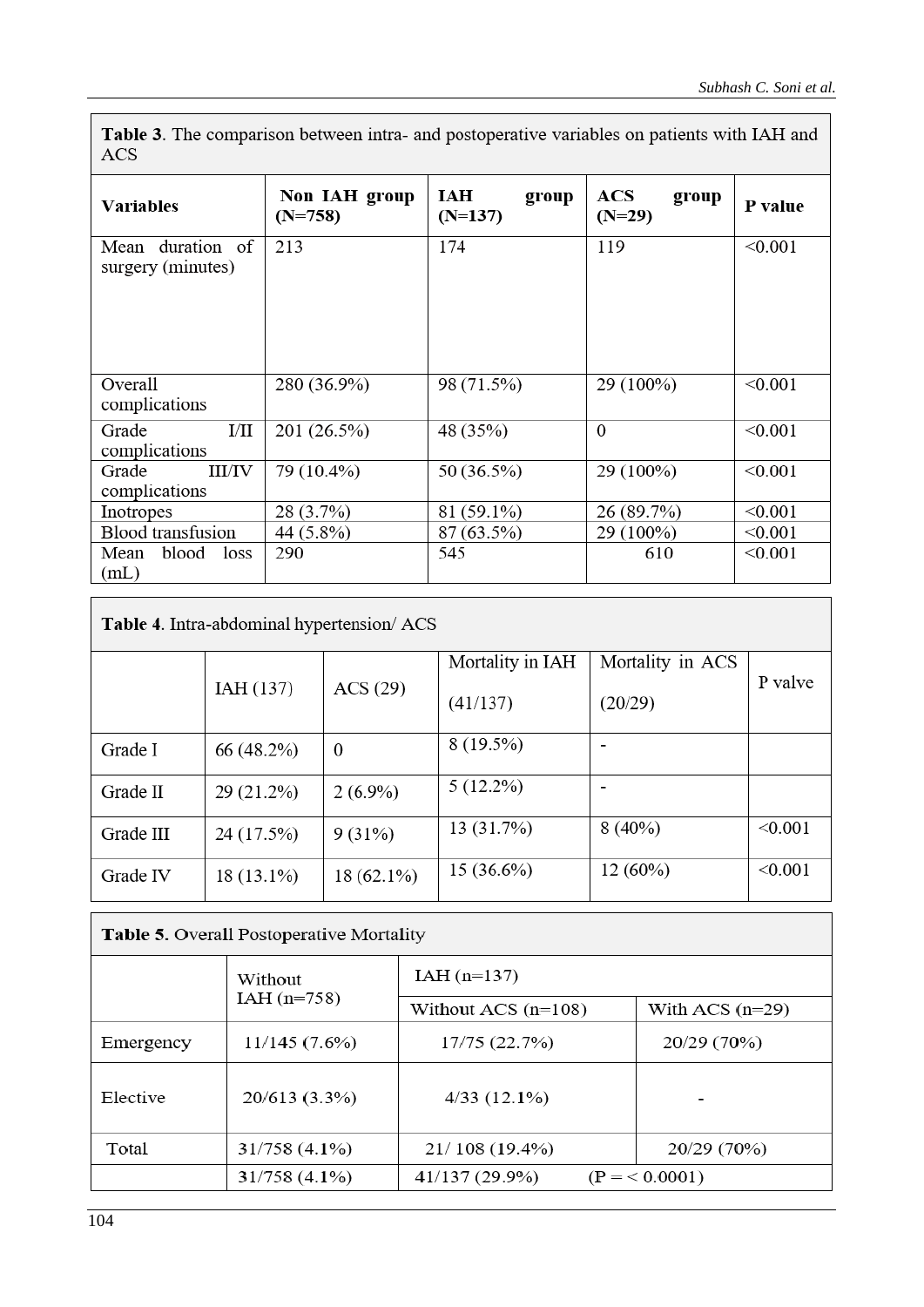#### **Discussions**

A rise in IAP is being increasingly recognized as both a cause and consequence of many adverse events in critically ill patients. Much of our initial knowledge about IAH and ACS originates from patients with specific conditions such as ruptured aortic aneurysms, abdominal trauma, severe burns and severe acute pancreatitis (11-13). Previous studies on IAH and ACS have been conducted on patients on the ICU, both medical and after a variety of surgical procedures; our study focuses on patients who have undergone only abdominal operations and who are on the ICU as well as in the ward.

While IAH/ACS is frequent after *major abdominal surgery*, its true incidence is difficult to assess, since earlier studies have used different definitions for IAH and did not always differentiate between IAH and ACS. Using the currently well-accepted criteria in a study on 895 consecutive patients who had undergone gastrointestinal surgery, we found 137 (15.3%) with IAH and 29 (3.2%) with ACS. The incidence of IAH (5.5%) was significantly lower in ward patients and none had ACS. Patients with IAH and ACS were comparatively younger and significantly more frequently male M: F ratio as compared to the non IAH group. In abdominal surgical patients, the incidence of IAH (cut-off 20 mmHg) has been reported in 33 to 39% of the patients and the incidence of ACS (cut-off 20–25 mmHg) between 2–36% (14-18). In the study conducted by Scollay [e](mailto:john.scollay@nhs.net)t al., IAH occurred in (5/42) 12% of the patients following major elective abdominal surgery (19). Another study by J.J. Hong et al. reported that 4.2% of the patients undergoing abdominal trauma surgery developed IAH and two thirds of them developed ACS (20).

In critically ill patients, the reported prevalence of IAH ranges from 18% to 58% and from 5 to 12% for ACS. Out of the total number of 251 patients shifted to the ICU in the postoperative period, 101 (40.2%) had IAH and 29 (11.6%) had ACS. Sugrue et al. showed that 40.7% of the patients with abdominal surgery and shifted to the ICU were found to have IAH, which is comparable to the results of our study (21). They also showed that 46% of the emergency gastrointestinal surgical patients requiring intensive care had IAP values  $\geq 18$  mmHg (22). Our study also revealed a higher incidence of IAH and ACS in patients undergoing emergency surgeries. In our study, 27.8% patients were operated on as emergencies and represented 75.9% of the patients who developed IAH, whereas in the non IAH group, only 19.1% underwent emergency operations. All the patients who developed ACS had undergone surgery on an emergency basis. Most of the patients (48.2%) in our study had grade I IAH; grade II and grade III occurred in 21.2% and 17.5% of the patients, respectively. ACS was most commonly associated with the higher grades (grade III and IV) of IAH.

The most common cause of IAH and ACS in our study was acute necrotizing pancreatitis accounting for  $18.2\%$ and 72.4% of the patients, respectively. All the 32 patients with ANP had IAH (100%) and 19 (59.4%) of them were found to have ACS. Other diseases associated with IAH and ACS were mesenteric ischemia, gastrointestinal bleeding and pancreatic trauma. ANP seems to have been associated with IAH/ACS, with IAH occurring in 59% to 78% of the cases and ACS in 27% to 56% of these patients in the literature. Hong Chen et al. showed that IAH and ACS were frequent among patients with ANP occurring in 59.5% and 27% of the patients, respectively (23). In another study by Paivi Keskinen et al., IAH was found in 84% (31 out of 37) of patients and 18/37 (49%) patients had ACS (24). The difference between the incidences may be due to the fact that we have included only patients operated on due to acute necrotizing pancreatitis, while the two above mentioned studies included both operated on and conservatively managed patients.

Patients with acute necrotizing pancreatitis requiring surgery are generally sick and have multiple organ system failure. In our study, the mortality in this group of patients was 56.3% (18/32) and all these patients had ACS. In a study by Paivi Keskinen et al., the overall hospital mortality rate was 24% (9 out of 37) and the hospital mortality rates in grade 1–4 of IAH were 10%, 12.5%, 22.2% and 50%, respectively (24). They also showed that high IAP in critically ill patients with acute pancreatitis correlates with the degree of organ dysfunction and the length of intensive care.

We also found that patients with IAH or ACS had a significantly higher duration of surgery, intraoperative blood loss, inotropic and blood transfusion requirement compared to patients without IAH.

The overall complication rate in our study was 42.2%, according to the Clavien-Dindo classification. The complication rate was significantly higher in the group with IAP compared to that without IAP (71.5% vs 36.9% respectively). Most of the patients with ACS had grade III or IV complications. IAH and ACS contribute significantly to multiple organ failure in critically ill patients and are associated with considerable morbidity and mortality. Various studies have showed that IAH during the intensive care is an independent outcome predictor (7).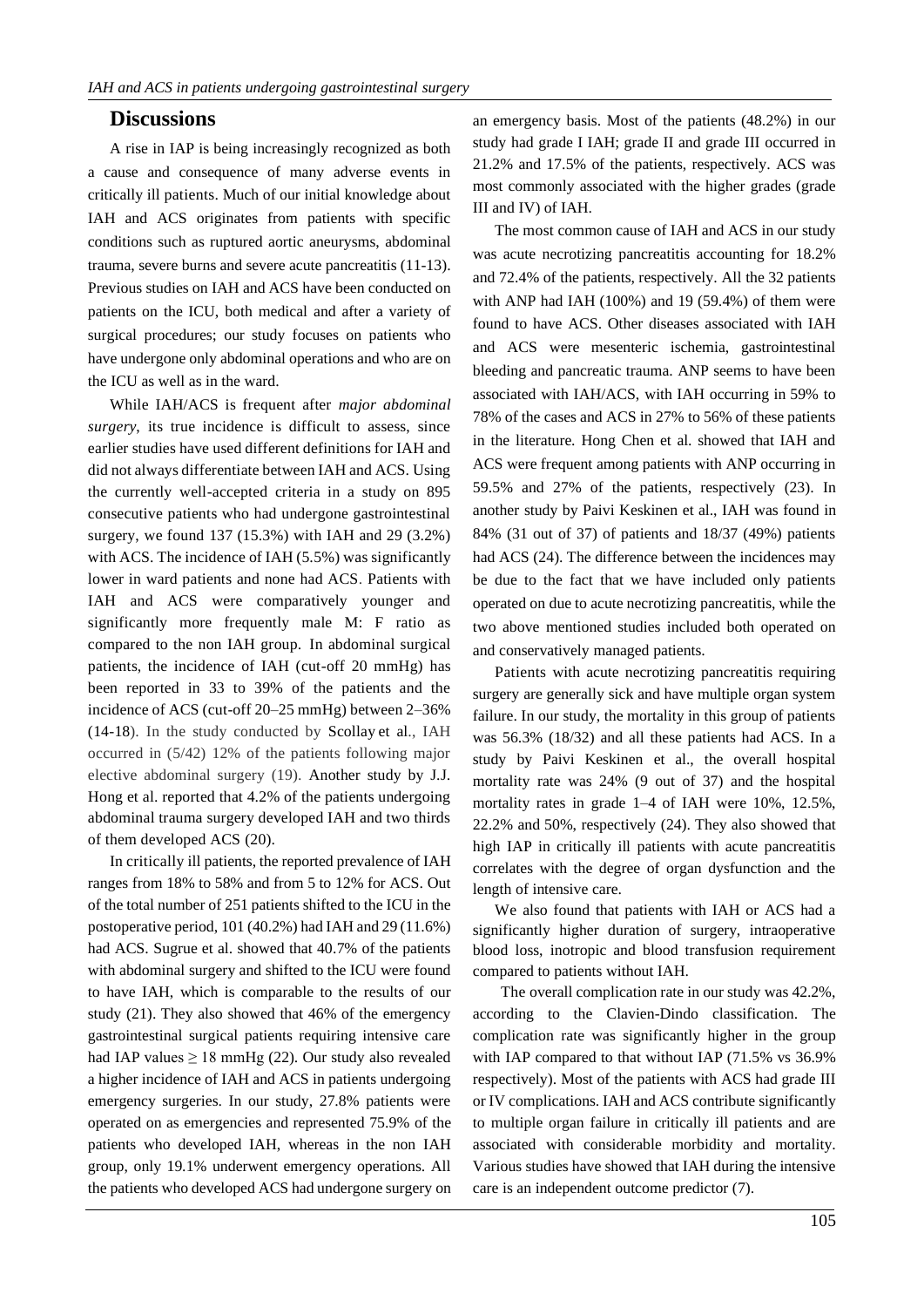In our study, we found respiratory failure and renal failure in 86.2% of the patients with ACS and cardiovascular failure in 75.8% of them. Several studies show the association between IAH and the development of organ dysfunction in severe acute pancreatitis. De Waele et al. showed that there was a 94% incidence of respiratory failure, 94% of cardiovascular failure, and 89% renal failure rate in patients with IAP higher than 12 mm Hg (25).

Sugrue et al. also revealed a clinically significant association between increased IAP and renal impairment in patients admitted to the intensive care unit after laparotomy. In his study, 20/29 (69%) patients were found to have renal failure in the IAH group (21).

The mean hospital stay and the ICU stay in our study were significantly higher in patients with IAH and ACS compared to patients without IAH/ACS [(hospital stay 23.5 and 48 vs 9) and (ICU stay 7.3 and 17.2 vs 1)]  $(p<0.001)$ . This can probably be explained by the fact that most patients who had IAH and ACS underwent surgery on an emergency basis, had multiple organ failure, were on the ICU preoperatively and had more complications compared to those without IAH or ACS. This is similar to the findings in many other studies. Maria Gabriela Vida et al. showed a significantly longer ICU stay (10 vs 3 days) in patients with or without IAH (26). The mortality in our study was significantly higher in groups having IAH and ACS than in groups without IAH 29.9% and 57.1% vs 4.1%, respectively (p<0.001), especially in patients with grade III/IV IAH. A study by Hong Chen et al. on severe acute pancreatitis showed that mortality in ACS patients is approximately 75% (23).

### **Conclusions**

In a study on 895 consecutive patients undergoing gastrointestinal surgery, we found the incidence of IAH and ACS to be 15.3% and 3.2%, respectively. Young males, patients on the ICU who were on ventilators and inotropic support and patients undergoing emergency operations especially for acute necrotizing pancreatitis were at a higher risk of developing IAH and ACS compared to ward patients. Patients with IAH/ACS had a significantly higher ICU and hospital stay and postoperative complications were much higher than in those without IAH. IAH and ACS are predictors of mortality in patients undergoing gastrointestinal operations.

#### **Conflict of interest disclosure**

There are no known conflicts of interest in the publication of this article. The manuscript was read and approved by all authors.

#### **Compliance with ethical standards**

Any aspect of the work covered in this manuscript has been conducted with the ethical approval of all relevant bodies and that such approvals are acknowledged within the manuscript.

#### **References**

- 1. Wendt E. Uber den einfluss des intra-abdominal en druckes auf die absonderungsgeschwindigkeit des harnes. *Arch Physiol Heilkunde*. 1876; 57: 525–527.
- 2. Cullen DJ, Coyle JP, Teplick R, Long MC. Cardiovascular, pulmonary and renal effects of massively increased intra-abdominal pressure in critically ill patients. *Crit Care Med*. 1989; 17(2): 118- 121.
- 3. Schein M, Wittmann DH, Aprahamian CC, Condon RE. The abdominal compartment syndrome: the physiological and clinical consequences of elevated intra-abdominal pressure. *J Am Coll Surg*. 1995; 180(6): 745-53.
- 4. Cheatham ML, Malbrain ML, Kirkpatrick A, Sugrue M, Parr M, De Waele J, Balogh Z, Leppäniemi A, Olvera C, Ivatury R, D'Amours S, Wendon J, Hillman K, Wilmer A. Results from the International Conference of Experts on Intra-Abdominal Hypertension and Abdominal Compartment Syndrome. II. Recommendations. *Intensive Care Med*. 2007; 33(6): 951–962.
- 5. Fietsam R Jr, Villalba M, Glover JL, Clark K. Intraabdominal compartment syndrome as a complication of ruptured abdominal aortic aneurysm repair. *Am Surg*. 1989; 55(6): 396- 402.
- 6. Malbrain MLNG, Chiumello D, Pelosi P et al. Incidence and prognosis of Intra-Abdominal hypertension in a mixed population of critically ill patients: A multiple-centre epidemiological study. *Crit Care Med*. 2005; 33(2): 315-322.
- 7. Daniela Bandic Pavlovic, Vianja Majeric Kogler. Review articles intra-abdominal hypertension and abdominal compartment syndrome in the intensive care unit. *SIGNA VITAE* 2006; 1(1): 13-15.
- 8. Malbrain M, Jones F. Intra-abdominal pressure measurement techniques. In: Ivatury RR, Cheatham ML, Malbrain M, Sugrue M, eds. Abdominal